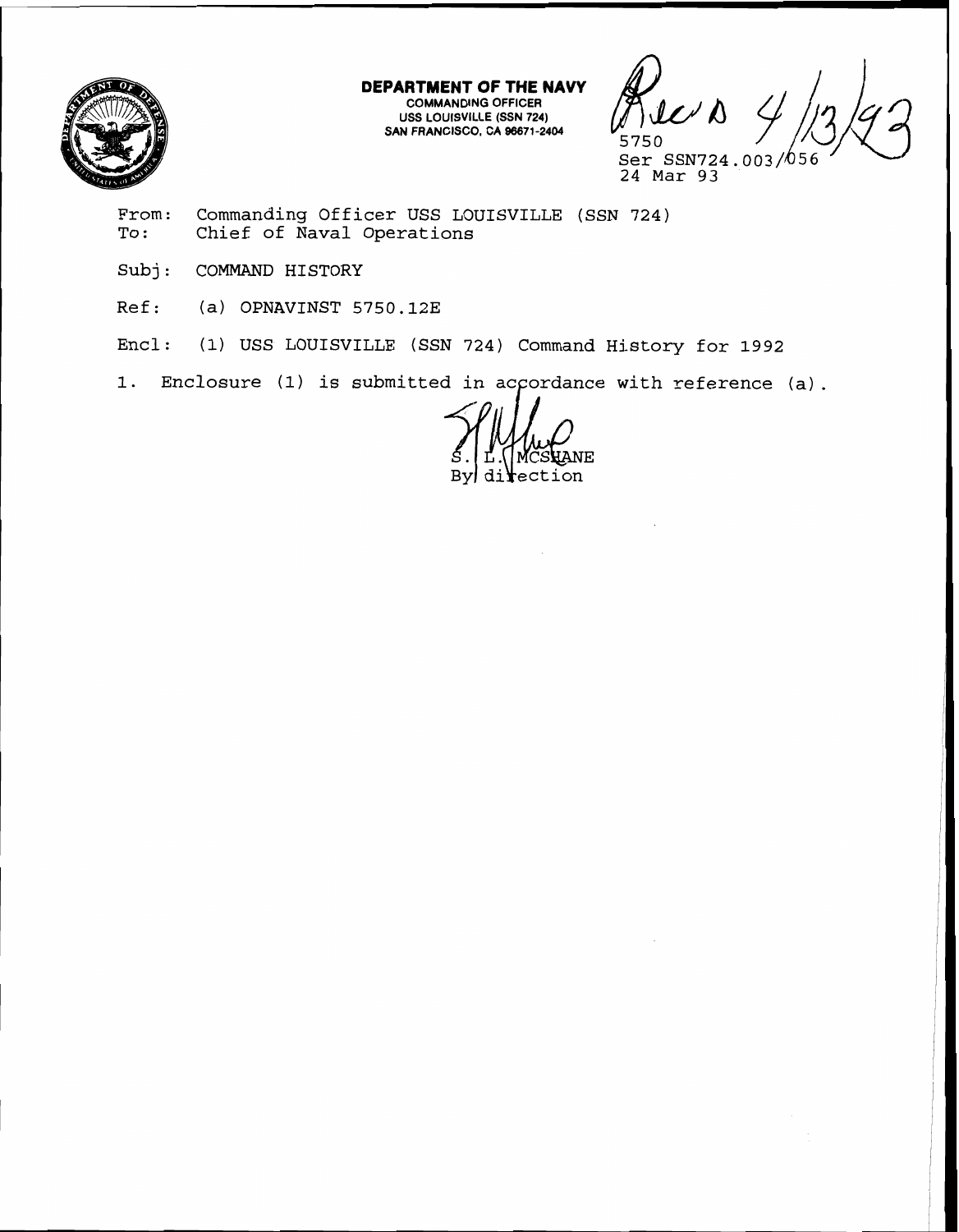## **COMMAND COMPOSITION AND ORGANIZATION**

**MISSION STATEMENT**. USS LOUISVILLE's mission is to provide a formidable platform which can operate independently or in support of a carrier battle group to protect the interests of the United States and its allies. Tactical employment roles include Antisubmarine Warfare, Anti-Surface Warfare, Strike Warfare, Intelligence and Warning and Special Forces Warfare - all can be accomplished while remaining submerged and undetected.

**2. HISTORY STATEMENT.** The USS LOUISVILLE is the thirty-fifth LOS ANGELES class submarine to enter the submarine fleet. USS LOUISVILLE was constructed by the Electric Boat Division of General Dynamics Corporation in Groton, Connecticut. USS LOUISVILLE is named for the city of Louisville, Kentucky and is the fourth United States Ship to bear this name. Major milestones in the new construction period of the ship were as follows :

| Keel Laid    | $\overline{\phantom{0}}$ | 16 September 1984 |
|--------------|--------------------------|-------------------|
| Launched     | $\overline{\phantom{a}}$ | 14 December 1985  |
| Commissioned | $\sim$                   | 08 November 1986  |

The ship's sponsor is Mrs. Betty Ann McKee, wife of retired Admiral Kinnaird R. McKee, former Director of Naval Nuclear Propulsion.

**3. ORGANIZATIONAL STRUCTURE.** The USS LOUISVILLE is one of the units assigned to Commander Submarine Group FIVE under the responsibility of Commander Submarine Squadron ELEVEN at Naval Submarine Base, San Diego, California. On board, the Commanding Officer is assisted in carrying out the ship's mission by the Executive Officer, four Department Heads, eight Division Officers and a crew of 130.

4. **NAME OF COMMANDING OFFICER/DATE ASSUMED COMMAND.** Commander David A. Gove, U.S. Navy/23 September 1991.

**5. HOME PORT OF SHIP.** USS LOUISVILLE is currently home ported in San Diego, California.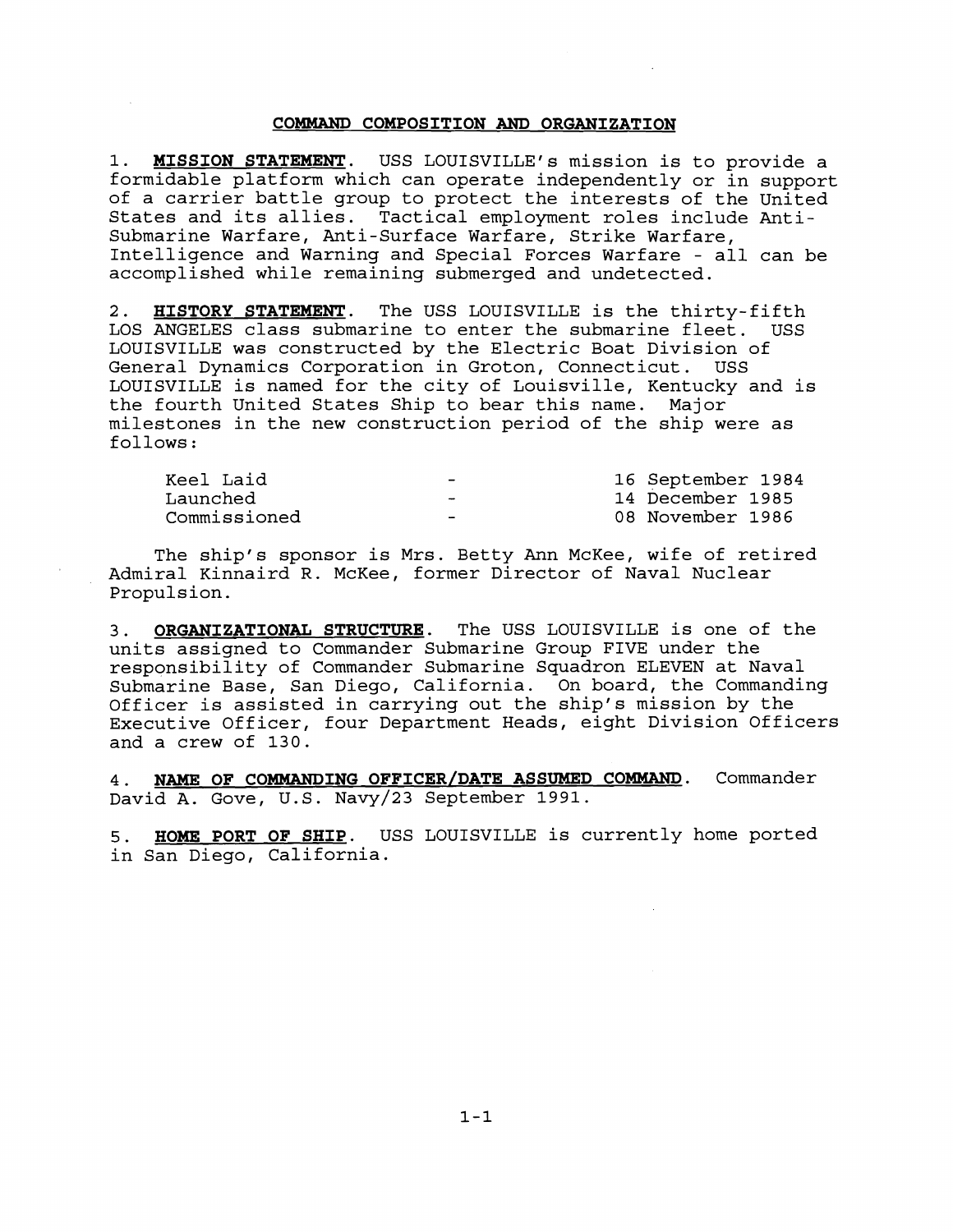**USS LOUISVILLE (SSN 724) COMMAND HISTORY 1992** 

 $\sim$ 

| <b>PART</b> | <b>SUBJECT</b>                                                                                                                                                  | <u>PAGE</u>                                         |
|-------------|-----------------------------------------------------------------------------------------------------------------------------------------------------------------|-----------------------------------------------------|
| 1           | COMMAND COMPOSITION AND ORGANIZATION<br>Mission Statement<br>History Statement<br>Organizational Structure<br>Name of Incumbent Commanding Officer<br>Home port | $1 - 1$<br>$1 - 1$<br>$1 - 1$<br>$1 - 1$<br>$1 - 1$ |
| 2           | CHRONOLOGY/NARRATIVE                                                                                                                                            | $2 - 1$<br>$2 - 2$                                  |
| 3           | SUPPORTING DOCUMENTATION<br>Biography of Commanding Officer<br>Photographs of Commanding Officer<br>$-5 X 7 Color (1)$<br>$-5 X 7 Black & White (1)$            | $3 - 1$<br>$3 - 2$                                  |
|             | Welcome Aboard Pamphlet<br>Assorted Photographs (4)<br>Press Release                                                                                            | $3 - 3$<br>$3 - 4$<br>$3 - 5$                       |

 $\mathcal{L}^{\text{max}}_{\text{max}}$ 

 $\label{eq:2.1} \frac{1}{\sqrt{2\pi}}\int_{\mathbb{R}^{2}}\left|\frac{d\mathbf{r}}{d\mathbf{r}}\right|^{2}d\mathbf{r}=\frac{1}{2}\int_{\mathbb{R}^{2}}\left|\frac{d\mathbf{r}}{d\mathbf{r}}\right|^{2}d\mathbf{r}$ 

 $\sim 10$ 

 $\sim$ 

 $\mathcal{L}_{\text{max}}$  and  $\mathcal{L}_{\text{max}}$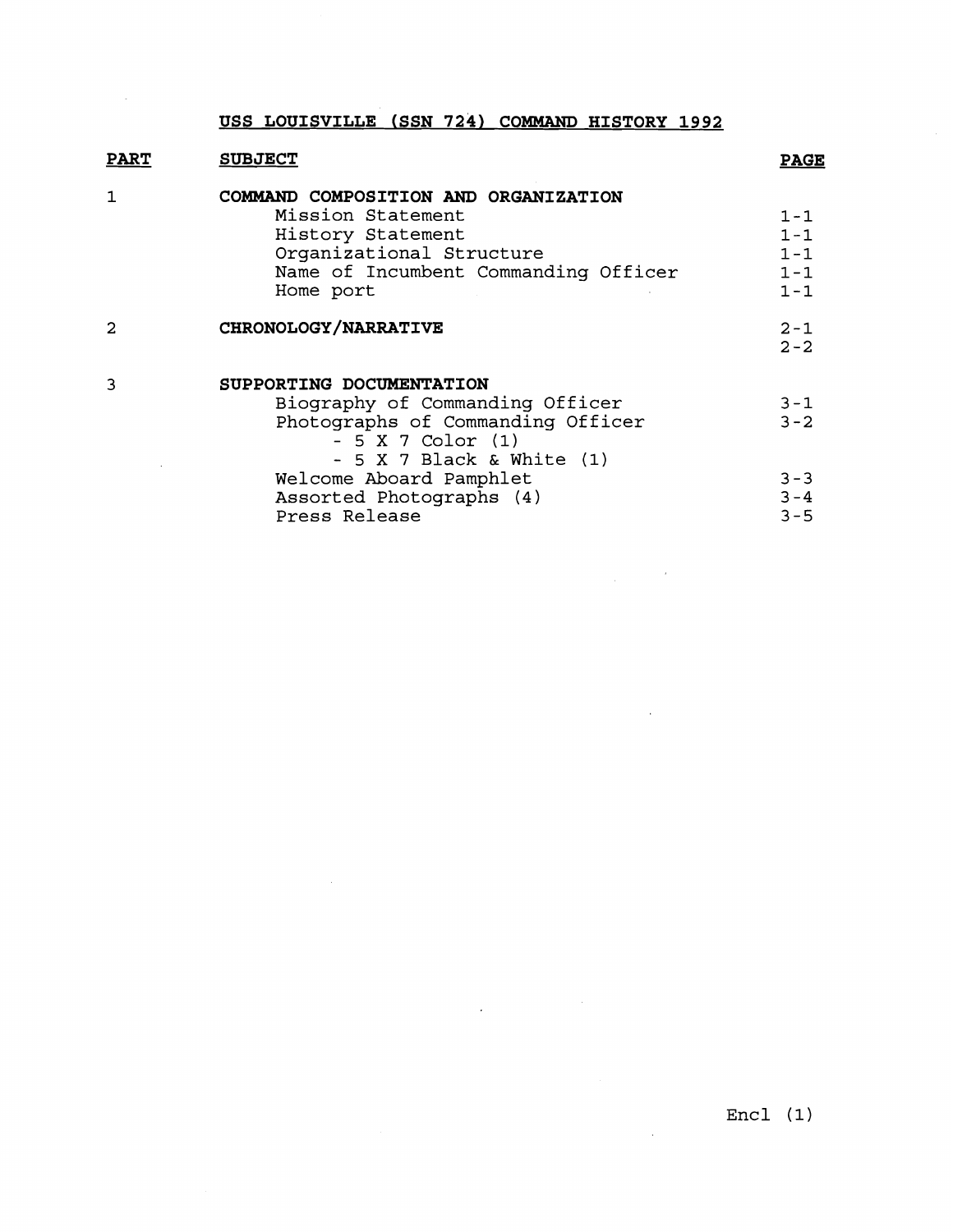## **USS LOUISVILLE (SSN 724) COMMAND HISTORY 1992**

 $\sim$   $\sim$ 

 $\sim$   $\alpha$ 

 $\sim 10$ 

| <b>DATE</b>             | <b>EVENT</b>                             | <b>NARRATIVE</b>                                                             |
|-------------------------|------------------------------------------|------------------------------------------------------------------------------|
| 02 JAN -<br>03 FEB      | Upkeep                                   | Inport San Diego/IMA upkeep with<br>USS MCKEE (AS-41)                        |
| $10 - 21$<br>FEB        | Underway<br>proficiency<br>exercises/TRE | Tactical Weapons Proficiency Firings,<br>Tactical Readiness Evaluation (TRE) |
| $24 - 28$<br>FEB        | Local<br>operations                      | Local operations                                                             |
| $03 - 11$<br>MAR        | Underway                                 | Tiger Cruise enroute port visit Alameda,<br>CA.                              |
| $11 - 16$<br>MAR        | Port visit                               | Port visit Alameda                                                           |
| $16 - 20$<br>MAR        | VIP cruise                               | VIP cruise enroute homeport, San Diego,<br>CA                                |
| $01 - 15$<br>APR        | Upkeep                                   | Scheduled Preservation Upkeep<br>Coordinated Effort (Inport San Diego)       |
| 22 APR -<br>17 MAY      | Upkeep                                   | IMA upkeep with USS MCKEE (AS-41)                                            |
| 18 MAY -<br>03 JUN      |                                          | Fleet exercise FLEETEX 92-1 enroute port visit Bangor,<br>Washington         |
| $03 - 05$<br>JUN        | Port visit                               | Port visit Bangor, WA                                                        |
| $05 - 16$<br>JUN        | Underway                                 | Underway enroute San Diego, local<br>submarine operations                    |
| $16 - 17$<br>JUN        | ORSE                                     | Surprise Operational Reactor Safequards<br>Examination                       |
| 22 JUN                  | Underway                                 | Dependent's cruise (local operation<br>area)                                 |
| 23 JUN -<br>23 JUL      |                                          | Fleet exercise Major multi-national fleet exercise<br>$(RIMPAC-92)$          |
| 24 JUL -<br>21 AUG      | Upkeep                                   | Pre-overseas Movement upkeep with<br>USS MCKEE (AS-41)                       |
| $12 - 14$<br><b>AUG</b> |                                          |                                                                              |